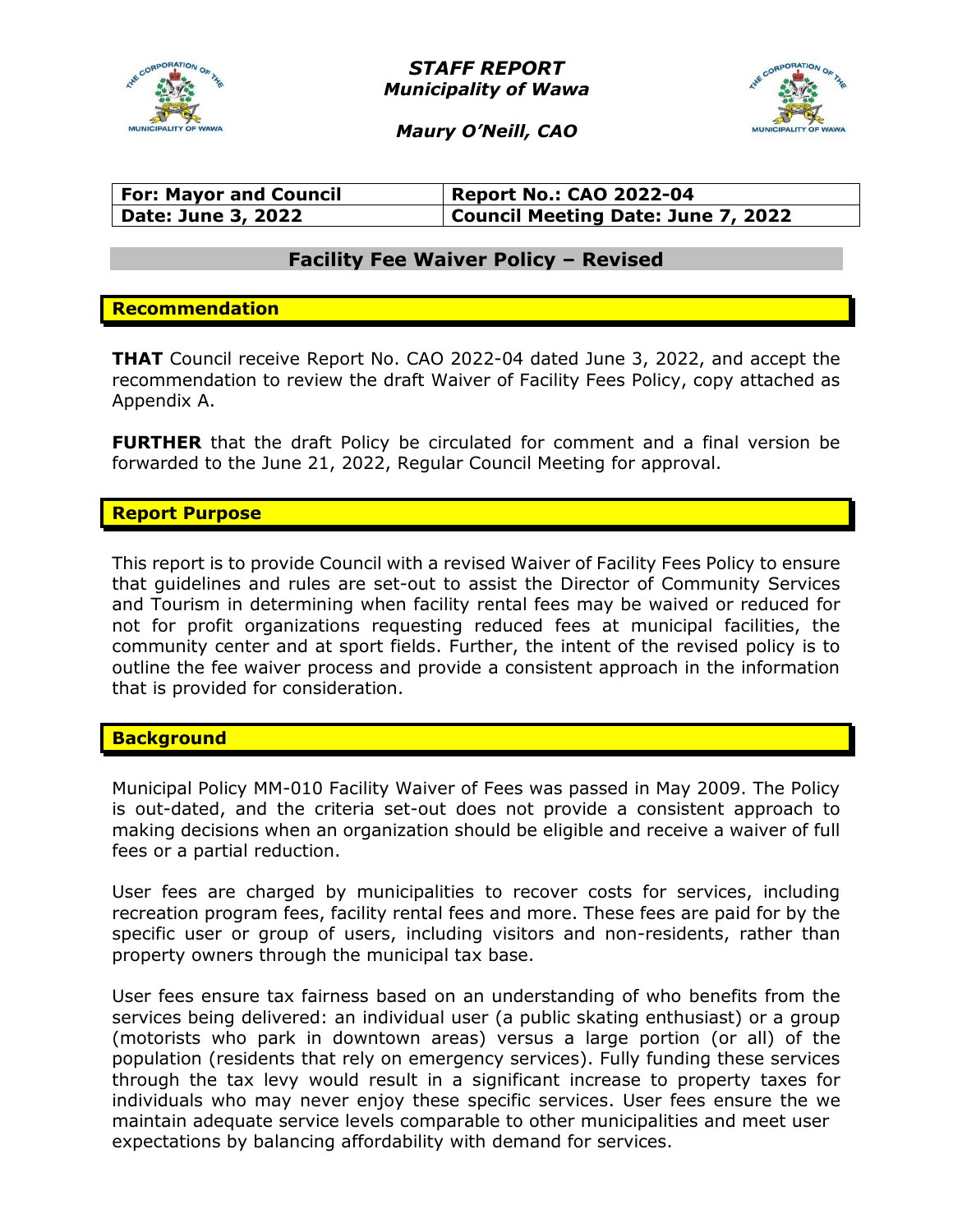Several requests for waiver of facility fees are repeatedly brought to Council each year for approval when the authority for making decisions could be delegated to the Director responsible for the facility. This will assist in making municipal operations more efficient, provide more consistent and fair decision making and reduce time required by Council in making minor decisions.

The draft revised Policy, copy attached, sets-out which organizations will be eligible for a waiver or reduction in facility rental fees. Community not for profit groups may be eligible to apply for a waiver or reduction of rental fees at the community centre and recreational facility space should they meet all the following conditions:

a) must be a non-profit corporation, OR must be a newly created organization (established within 12 months of applying for the waiver or reduction of fees) which can prove they are operating on a not-for-profit basis;

b) must be a Wawa based organization and at least 80% of participants/members are Wawa residents;

c) must provide evidence that regular rental fees constitute a real barrier or financial hardship;

d) event or activity meets a recreation or community development priority of the Wawa such as promote physical activity, healthy eating, literacy, poverty reduction, community engagement or capacity building, and activities for under-served groups;

e) activity does not duplicate an existing program or activity;

f) activity is open to the public;

g) activity must not be for the purpose of generating revenue, including fundraising; and

h) activity must comply and conform with applicable legislation, Council policies and by-laws, and is not contrary to law, including but not limited to the Ontario Human Rights Code, and the Criminal Code.

i) The activity planned shall not impact access to the facility by the public and must be deemed by the Director not to compromise potential revenue from other organizations and it is not expected to result in additional costs for the Municipality.

A new clause also has been added to the Policy to add an upset limit to the facility rental fees waivers to aid in reducing requests from large event organizers and repeat user groups. Waiver of facility rental fees does have an adverse impact on municipal revenues and operations, particularly at the Community Center which has lost considerable user revenues over the past few years while costs have been increasing;